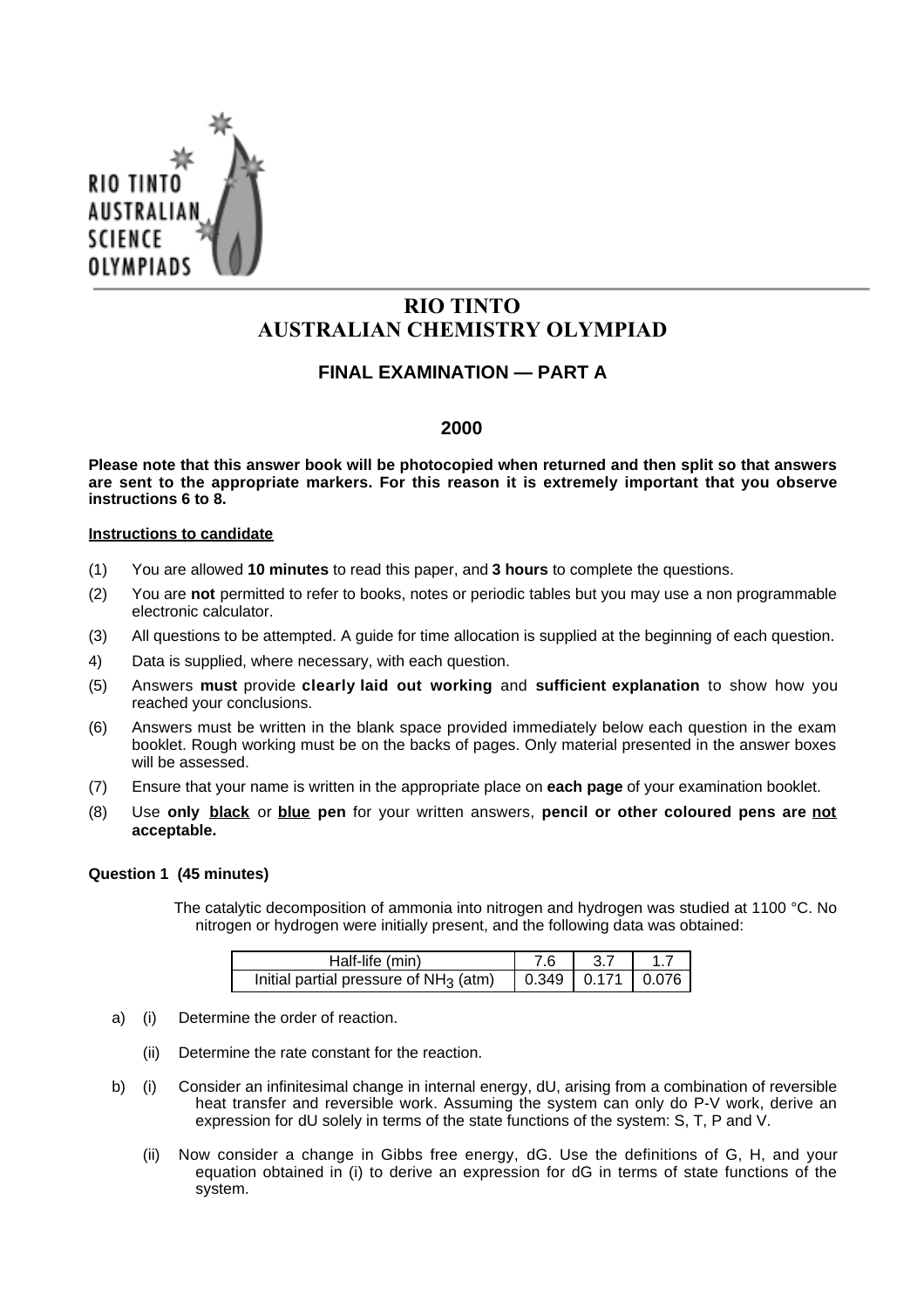- (iii) Suppose a system is at its liquid-gas phase boundary (i.e. liquid and gaseous phases are in equilibrium), and we make an infinitesimal change in pressure, dP, and an infinitesimal change in temperature, dT, such that the two phases are still in equilibrium. Consider molar quantities, and use your answer to (ii) to obtain an expression for dP/dT, then express dP/dT in terms of  $\Delta_{\rm VaD}H^{\circ}$ ,  $\Delta V_{\rm m}$  (change in molar volume), and T<sub>b</sub> (boiling point), justifying any assumptions you make.
- (iv) Use the ideal gas law to simplify your answer to (iii) further, and integrate this expression to obtain the following temperature dependence of the vapour pressure of a liquid, stating any assumptions you make:  $\sim$  $\sqrt{2}$

$$
\ln\left(\frac{P_2}{P_1}\right) = -\left(\frac{\Delta_{\text{Vap}}H^{\circ}}{R}\right)\left(\frac{1}{T_2} - \frac{1}{T_1}\right)
$$

- (v) At the last camp below the summit of Mount Everest, air pressure is around 40.0 kPa. An intrepid explorer decides to cook himself some 2 minute noodles, however after 2 minutes cooking he finds them still rather crunchy. If the noodles take 120 seconds to cook at sea level and normal air pressure (101.3 kPa), for how long should he have cooked them? Answer to the nearest second.
	- Assume the cooking process obeys 1st order kinetics and has an activation energy of +70.0 kJ mol<sup>-1</sup>, and the assumptions in (iii) and (iv) are justified.
- **Data:**  $\Delta_{\text{van}}H^{\circ}$  (H<sub>2</sub>O) = +44.0 kJ mol<sup>-1</sup>, R = 8.31 JK<sup>-1</sup>mol<sup>-1</sup>.

### **Question 2 (45 minutes)**

- **Data:**  $Fe^{3+} + SCN^{-} \longrightarrow$   $FeSCN^{2+}pK_{stab} = -2.00$  $Fe^{3+} + F^{-}$   $\rightleftharpoons$   $FeF^{2+}$  pK<sub>stab</sub> = -5.00  $pK_a$  (HF) = 3.20
- Part 1 Iron(III) ions form the highly coloured (FeSCN)<sup>2+</sup> complex with thiocyanate ions in solution. The colour can be detected by the naked eye when  $[(FeSCN)^{2+}] \ge 1.0 \times 10^{-5}$  M.
	- a)  $1.0 \times 10^{-3}$  mol of FeCl<sub>3</sub> and  $1.0 \times 10^{-2}$  mol of KSCN are dissolved in 1.0 L of water.
		- (i) Calculate the equilibrium concentrations of  $Fe^{3+}$ , SCN<sup>-</sup> and  $FeSCN$ )<sup>2+</sup>
		- (ii) Will the solution be coloured?
	- b) Potassium fluoride is added to the solution.  $F$  ions form a colourless complex with  $Fe^{3+}$  ions:

 $Fe^{3+} + F^{-}$   $\rightleftharpoons$   $(FeF)^{2+}$ 

- (i) What quantity of HF must be added to the above  $(FeSCN)^{2+}$  solution before the colouring due to  $(FesCN)^{2+}$  disappears? In answering this question, you may neglect the volume change due to the addition of HF.
- (ii) Calculate the ratio  $[(FeSCN)^{2+}] / [(FeF)^{2+}]$  and relate this value to the K<sub>stab</sub> values for the complex ions and the concentrations of thiocyanate and fluoride ions in solution.
- c) As you know, HF is a weak acid, whereas HSCN is a strong acid. A strong acid (consider this simply as a source of H<sup>+</sup> ions) is added to a solution containing 1.0 x 10<sup>-3</sup> M FeCl<sub>3</sub>, 0.10 M KSCN and 0.10 M KF. At what pH value will the  $(FeSCN)^{2+}$  colouring appear? (Neglect any volume changes due to the addition of the strong acid).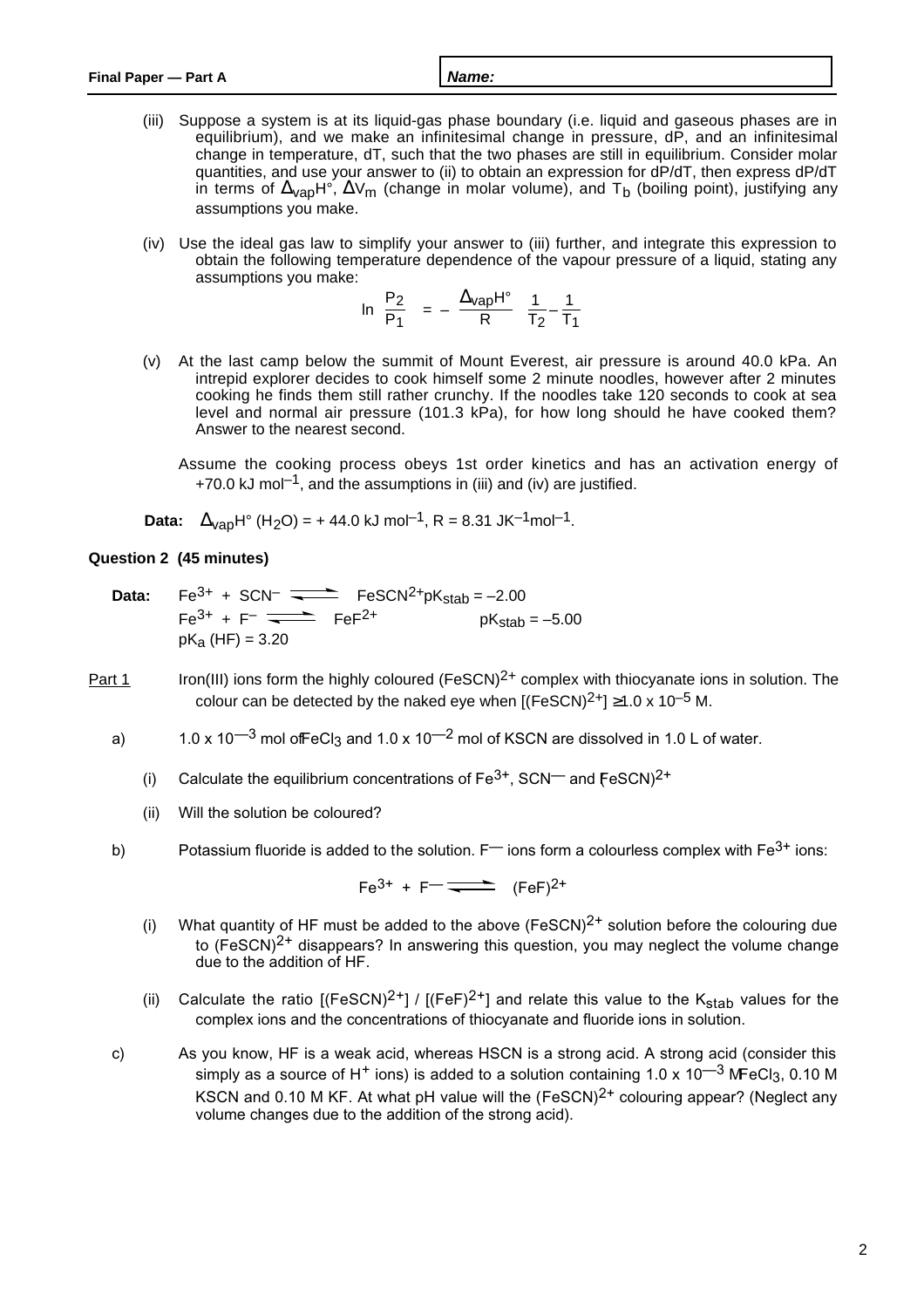### **Final Paper — Part A Name:**

Part 2 Consider the apparatus shown:



- Two silver electrodes, connected by a copper wire, are immersed in two initially identical solutions, prepared by mixing 50 mL of 0.010 M  $AgNO<sub>3</sub>$  solution with 50 mL of 0.10 M NH<sub>4</sub>NO<sub>3</sub> solution. Two identical reference electrodes are also immersed in the solutions and are connected through a millivoltmeter.
- Note that the potential difference between the two solutions will be measured by the millivoltmeter.
- 0.10 M ammonia solution is added progressively to Solution 2. The complex ion  $[Ag(NH<sub>3</sub>)<sub>2</sub>]$ <sup>+</sup> is formed, and the potential difference is measured as a function of the volume of ammonia solution added. The results were as follows:

| $V$ (mL  |      |    |  |
|----------|------|----|--|
| $E$ (mV) | -95- | 30 |  |

- a) Give a balanced redox half-equation for the processes occurring in both solutions 1 and 2, indicating which one represents oxidation and which represents reduction.
- b) Write a balanced redox equation for the overall process occurring in this system. Calculate  $E^{\circ}$ <sub>Cell</sub> for the system.
- c) With particular reference to the value you obtained for  $E^{\circ}$ <sub>cell</sub> in part (b), explain the existence of potential difference between Solutions 1 and 2 observed.
- d) Calculate the overall stability constant  $K_{stab}$  for  $[Ag(NH<sub>3</sub>)<sub>2</sub>]$ <sup>+</sup>.
- e) Derive an expression to give E (the potential observed in millivolts) in terms of V (the volume of ammonia added in mL).
- f) Use your answer to part (e) above to determine the number of mL of ammonia needed to increase the potential to 1.00 V.

### **Question 3 (20 minutes)**

- Molecular Orbital (MO) theory was introduced by Mulliken in the 1940s and 1950s, for which he won the 1964 Nobel Prize in Chemistry. It allows for the prediction of bond orders and paramagnetism of simple molecules.
- a) Draw and label the  $\sigma_{1s}$  bonding and antibonding molecular orbital surface diagrams. State qualitatively what makes one bonding and the other antibonding.
- b) Give the MO configurations and relative energy diagrams for  $H_2$ ,  $H_2$ <sup>-</sup>, He<sub>2</sub> and He<sub>2</sub><sup>-</sup>. Which of these species are expected to have the same stability?
- c) Write down the electron configuration of the first excited state of H<sub>2</sub>. Predict whether the molecule will stay bound or dissociate.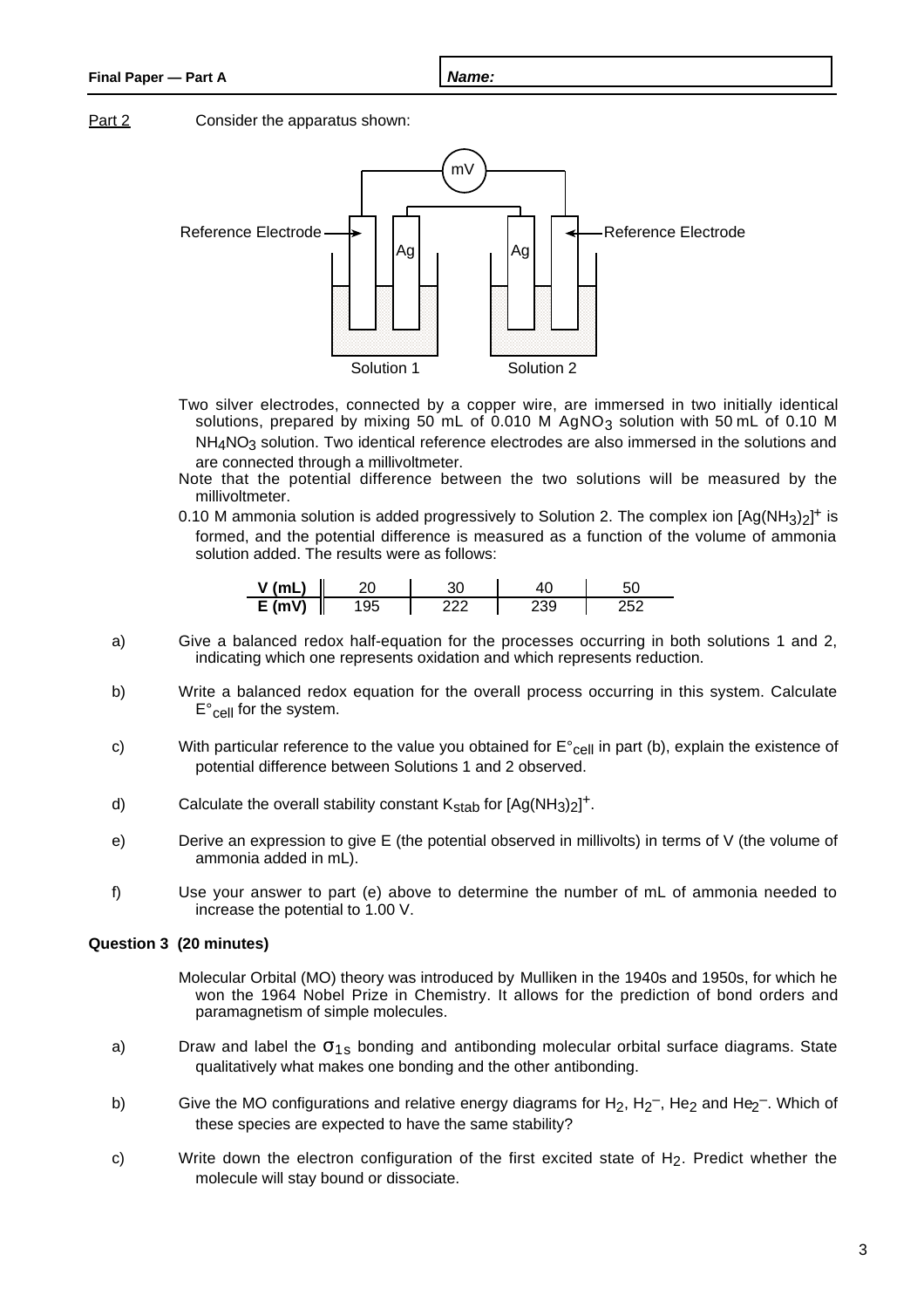- d) It is difficult to obtain He<sub>2</sub> in its ground state, but it has been observed in its excited states. Explain how this is possible.
- e) Show that dioxygen,  $O_2$ , is a biradical species.
- f) In analytical chemistry the Hg<sup>2+</sup> ion is identified by reduction to Hg<sup>+</sup>. However, the actual structure of the latter as determined by X-ray analysis is found to be the dimeric  $Hg<sub>2</sub><sup>2+</sup>$ species. Using MO theory, show why the dimeric species  $Hg<sub>2</sub><sup>2+</sup>$  is more stable than the monomer Hg+.

### **Question 4 (25 minutes)**

- a) Name the following coordination compounds.
	- $(i)$  [PtCl<sub>2</sub>(en)]
	- (ii)  $K_3[Fe(CN)_6]$
	- (iii)  $[Co(NO<sub>2</sub>)<sub>2</sub>(NH<sub>3</sub>)<sub>4</sub>]<sub>2</sub>SO<sub>4</sub>$
	- $(iv)$  [Co(en)<sub>3</sub>][Cr(C<sub>2</sub>O<sub>4</sub>)<sub>3</sub>]
- b) How many stereoisomers are possible for each of the following three species? Sketch them.
	- (i)  $[Pd(SCN)_2(NH_3)_2]$
	- (ii)  $[CoCl(H<sub>2</sub>O)(en)<sub>2</sub>]<sup>2+</sup>$
	- (iii  $[PtBrCl(NH<sub>3</sub>)(CH<sub>3</sub>NH<sub>2</sub>)]$
	- (iv) Which of the above three species would be expected to exhibit linkage isomerism? Sketch all of the possible linkage isomers for the cis form of the complex.
- c) Consider the bidentate ligand  $H_2NCH_2CH_2N(CH_3)_2$  (dmen). What type of isomerism, if any, could be exhibited by a four-coordinate complex of the type [M(dmen)<sub>2</sub>]? Sketch the isomers.
- d) For each of the metal ions in the following complexes (i) construct a clearly labelled d-orbital splitting diagram, (ii) calculate the associated 'spin only' magnetic moment and (iii) calculate the crystal field stabilisation energy (CFSE) in terms of  $\Delta_{\mathbb{O}}$  (assuming a regular geometry): [MnCl<sub>4</sub>]<sup>2−</sup>, [Co(CN)<sub>6</sub>]<sup>4−</sup>, [Cu(H<sub>2</sub>O)<sub>6</sub>]<sup>2+</sup>, [Ni(NH<sub>3</sub>)<sub>6</sub>]<sup>2+</sup> and [Fe(H<sub>2</sub>O)<sub>6</sub>]<sup>2+</sup>.
- e) Is a regular geometry to be expected for all of the complexes listed in 1(d)? Explain. What affect, if any, does the deviation from a regular geometry have on the CFSE associated with the complex?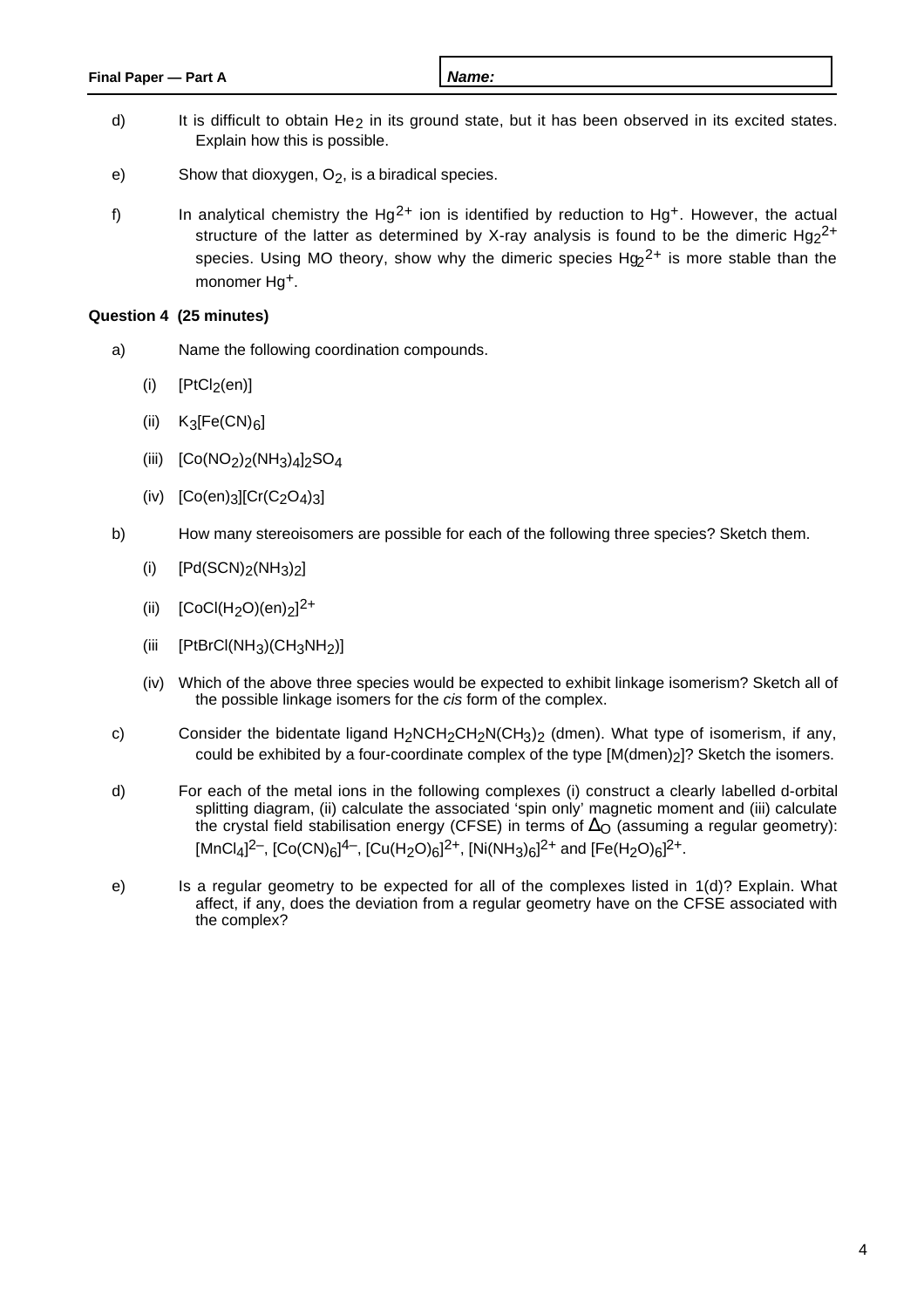#### **Question 5 (45 minutes) Organic Section**

- Students are to attempt ALL questions, (a) to (e). Spare pages are provided at the end of this section for further working, provided that any such working is clearly labelled with the question concerned and is neat and legible.
- In all questions, you may assume an aqueous work-up with adjustment of pH as required.

#### **(5 minutes)**

a) Which of the following compounds (if any) would you expect to rotate plane-polarised light?



#### **(8 minutes)**

- b) Compound **X**, (1R,6R)-1-bromo-2,2,6-trimethylcyclohexane, reacts readily with sodium methoxide in methanol to give compound **Z** (C<sub>9</sub>H<sub>16</sub>). Isomer **Y**, (1R,6S)-1-bromo-2,2,6trimethylcyclohexane, reacts only very slowly under these conditions.
	- (i) Draw compounds **X**, **Y** and **Z**.
	- (ii) Explain their reactivities, using any appropriate diagrams or representations.
	- (iii) Draw any other stereoisomers of **X** and briefly explain their expected reactivities.

#### **(7 minutes)**

c) Draw compounds **A** to **E**, the products you might expect from the following reactions of cholesterol. Pay particular attention to any stereo- or regiochemical issues, explaining any such selectivity.

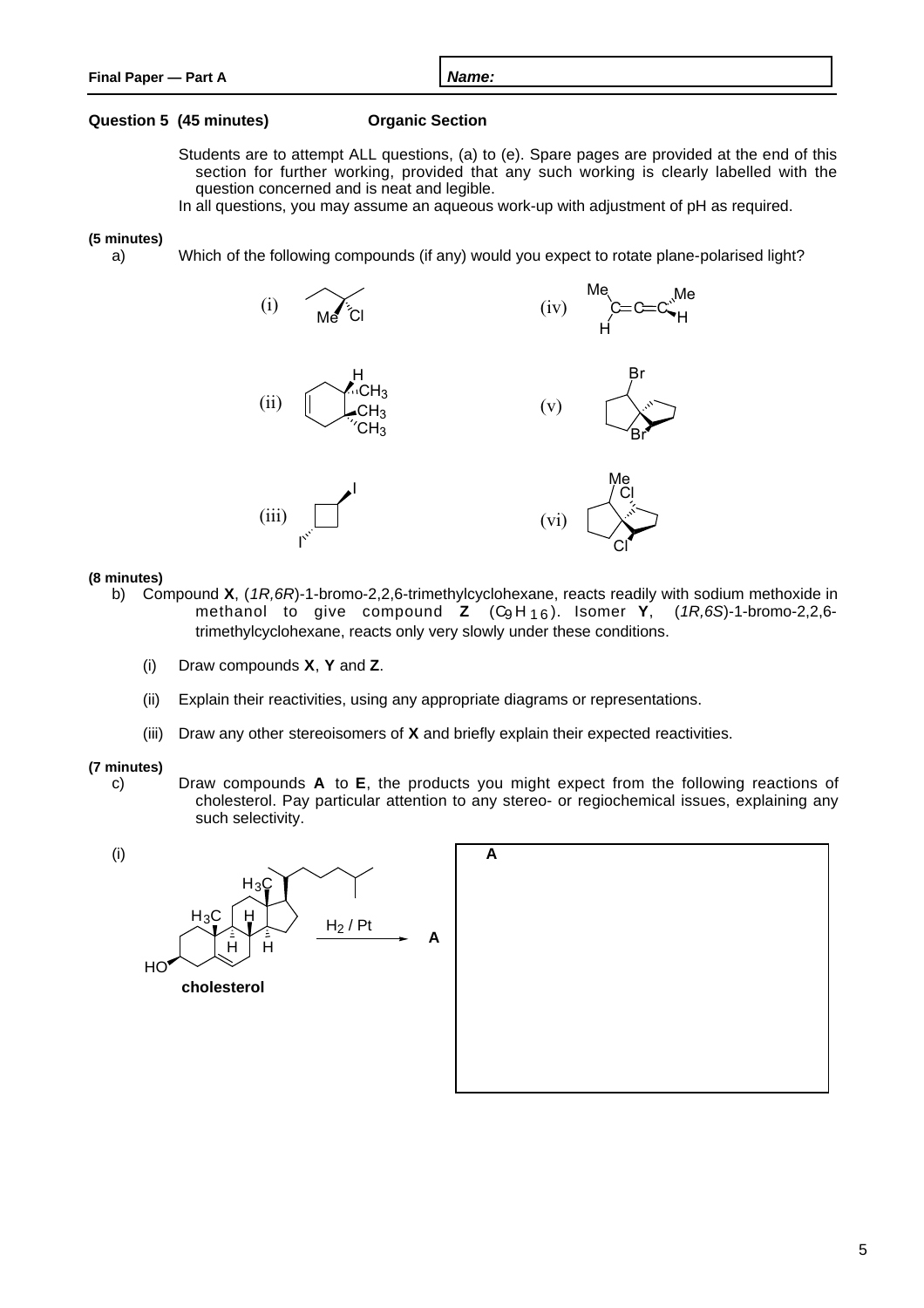